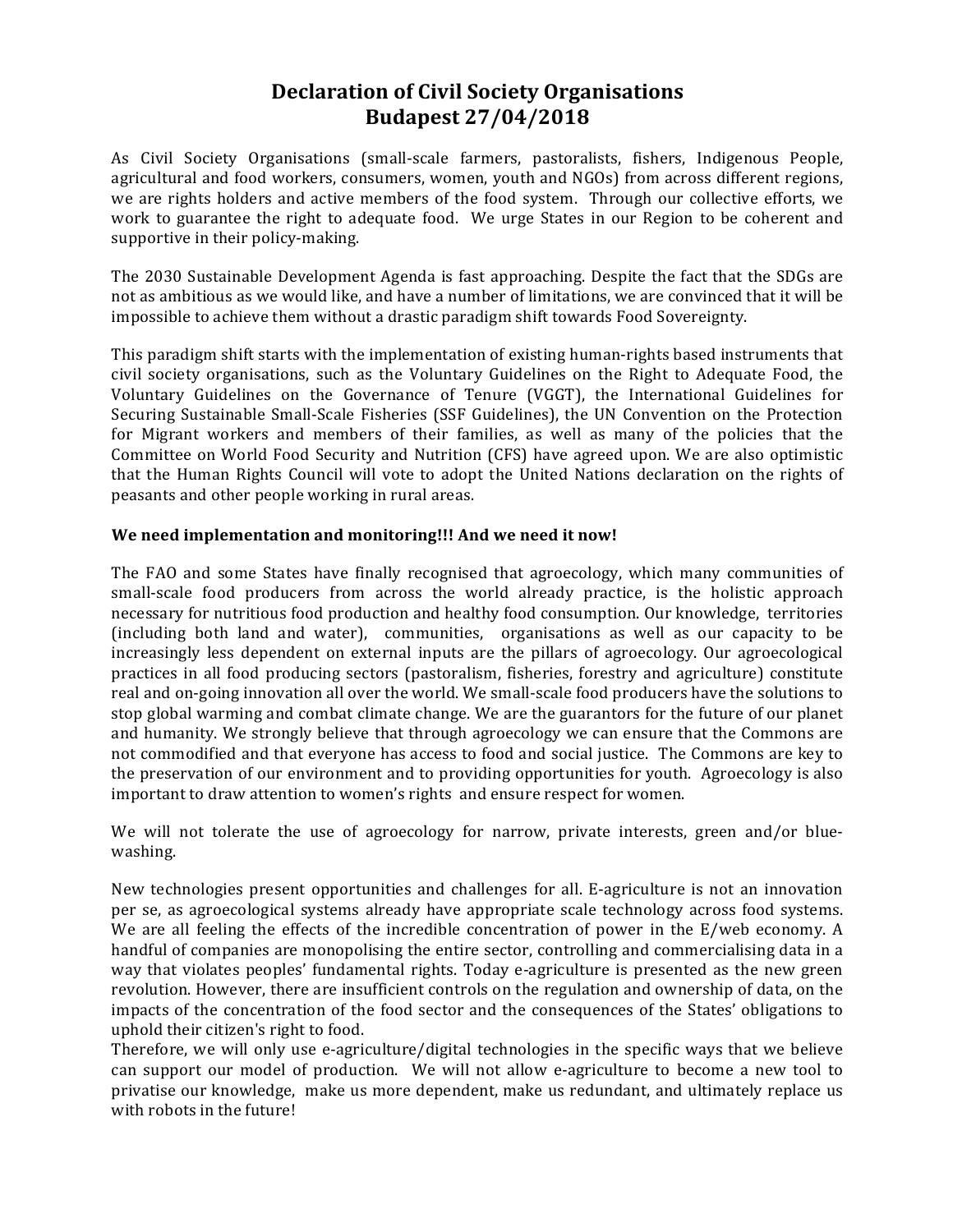To achieve a paradigm shift we also demand special attention be accorded to:

- The adoption of the UN Declaration on the Rights of Peasants and Other People Living in Rural Areas that will strengthen and build on the existing rights of rural people and that will have recognition within the international human rights framework.
- We must end all public funding that supports extremely unhealthy processed food models that cause health issues, malnutrition and food injustice. Public funding, including *climate funding, needs to clearly prioritise agroecological small-scale food production, equal access to* adequate and nutritious food, which is a universal, basic human right. This involves ensuring justice in food systems through fair production, distribution and access to territorial markets, reducing conflicts and exploitation as well as recognising the structural factors that create injustice and malnutrition in the Region. *This* is in line with SDG 12, Responsible *Consumption and Production and SDG 2, End Hunger*
- The full implementation of Women's Rights. Women's rights are still under attack in this Region, and we call on States to clearly support and implement active policies to fully uphold these rights according to CEDAW guidelines, These guidelines support equality between men and women in their access to productive and economic resources and active participation in government and institutional decision-making processes.
- The full implementation of Decent Work. SDG 8 aims to provide decent work for all. There is still a deficit in decent work in agriculture. Labour laws in the Region are becoming increasingly weak, and exclude agricultural workers from labour laws and social protection schemes. Despite the existing international treaty that affirms migrant workers' rights, there is persistent trafficking and discrimination against migrant workers who are forced to work in hazardous and isolated conditions and who are often victims of forced labour.
- An end to the mass administration of antibiotics to livestock and poultry. Intensive animal production for food has resulted in the development of antibiotic resistant strains of many highly dangerous bacteria. UN agencies have highlighted the serious threat that AMR poses to people across the world. If no action is taken, there is an increasing risk that millions of people will die due to antibiotic resistant bacteria by 2050.
- Ensure full and equal access to adequate and nutritious food (which is a universal, basic human right) through an inclusive process which works alongside agencies, lcoal and national government, agroecological producers, CSOs and other social justice actors. It should ensure justice in food systems through fair production, distribution that guarantess fair prices to producers and affordable prices for consumers in order to reduce conflict and exploitation and recognise the structural factors which create injustice and malnutrition in the Region.
- States consider the Decade of Family Farming and the Decade of Nutrition as a unique opportunity for policy coherence and governmental commitment. This commitment is based on human rights obligations and is not a mere formality! These two Decades must be considered as a real opportunity to ensure policies and public investments that benefit and support small-scale producers and family-owned farms across the region. Small-scale food producers are the only way to ensure agroecology which guarantees the right to adequate and nutritious food is truly implemented.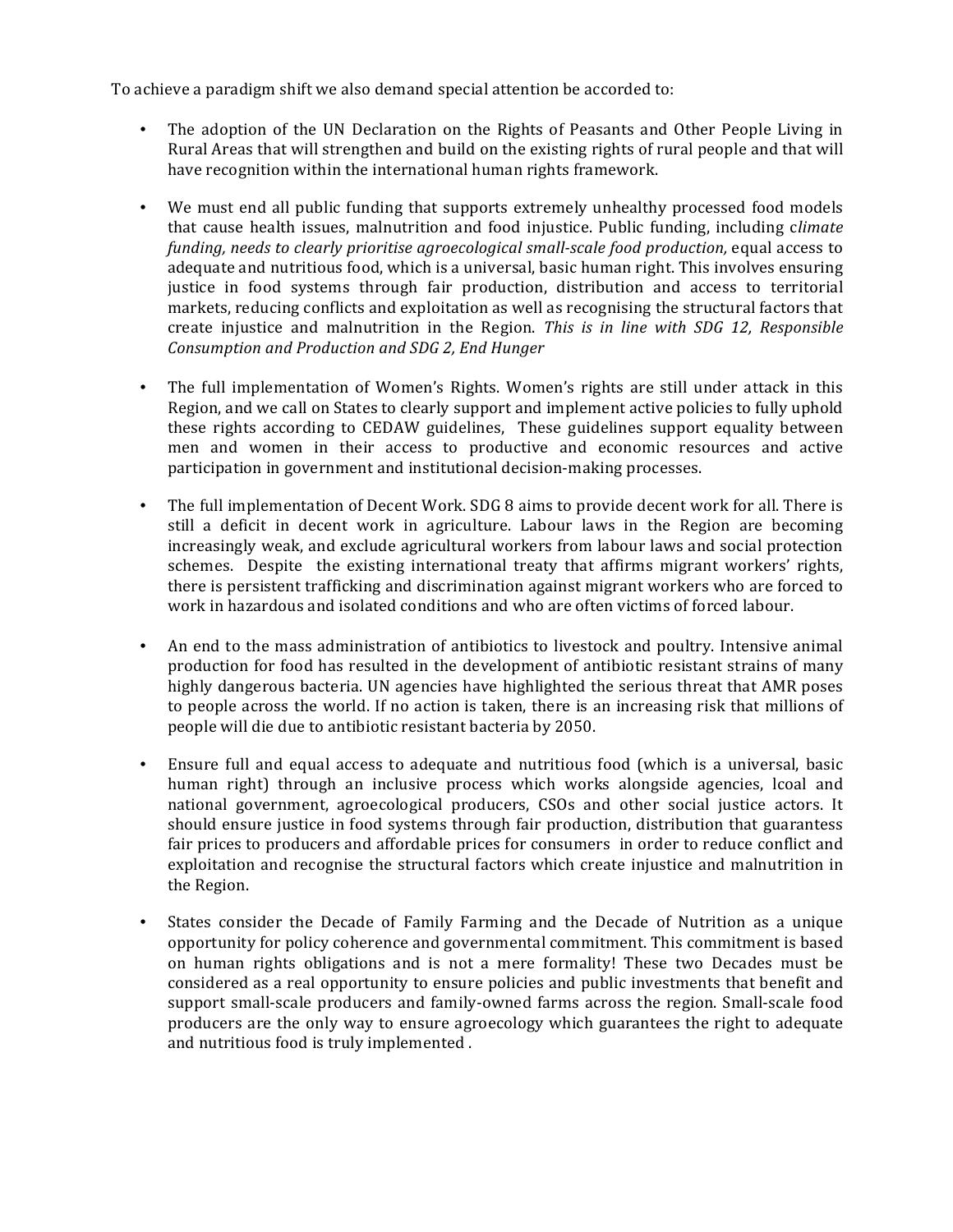We welcome and express our further engagement in the FAO's decentralisation process. Small-scale food producer organisations and other CSOs must play a central role in this process. We declare our willingness to be the main actor in all the stages of implementation of the three regional initiatives.

We hope to continue improving our partnership with the FAO in this region, increasing our political impact and strengthening our role in decision-making processes.

We call on the FAO to commit to do more to uphold the right to adequate food and nutrition.

## **Recommendations**

- 1. **Recommendation for Sustainable Agriculture** and Food Systems in Europe and Central Asia in a Changing Climate
- − Future activities that strengthen sustainable agriculture and fisheries should build on the interesting discussions and productive outcomes of the 2nd International Symposium on Agroecology. Agroecology is the key to the necessary change in our food systems.
- − We welcome the FAO's continued commitment to agroecology. We commit to supporting the building of the FAO's internal capacity to support agroecology as a science, a practice and a social movement. Furthermore, we commit to the development of indicators to monitor the impacts of agroecology with civil society as well as the creation of an internal mechanism to enhance inter-departmental and inter-regional collaboration in agroecology and the development of a public funding system to continue to strengthen the joint work of the FAO and civil society.
	- We invite the FAO to foster the support provided to its Member States and to civil society, through its development of policy and legal frameworks that promote and support agroecology and sustainable food systems.
	- As Civil Society Organisations, we collectively invite the FAO to:
- − Encourage the involvement of small-scale food producer organisations and other CSOs in scaling up the agroecology initiative.
- − Focus the implementation of its three regional initiatives on activities that strengthen agroecology in its economic, environmental and social capacity at local, national, regional and international level.
- − Develop projects and programmes that improve small-scale food producers' access to local markets, which is a key part of sustainable agriculture and fisheries.
- − Support the exchange and spread of traditional sustainable agricultural and fishing practices among small-scale food producers, with a specific focus on pastoralists and Indigenous People.
- − Prioritise, acknowledge and support small-scale food producers' investments when developing programmes and projects related to sustainable agricultural investment.
- − Promote rural women's rights through empowerment and capacity building initiatives
- 2. **Recommendation on E-agriculture for** the use of Information and Communication Technologies (ICTs) for the development of sustainable and inclusive food systems and trade integration:
- − Carry out an assessment of the on-going initiatives in alliance with technological sovereignty initiatives.
- − Propose a regulatory framework that prevents any privatisation of data.
- − Support the precautionary principles in all policy recommendations on the implementation of e-agriculture.
- − Follow the CSO's lead in initiatives on e-agriculture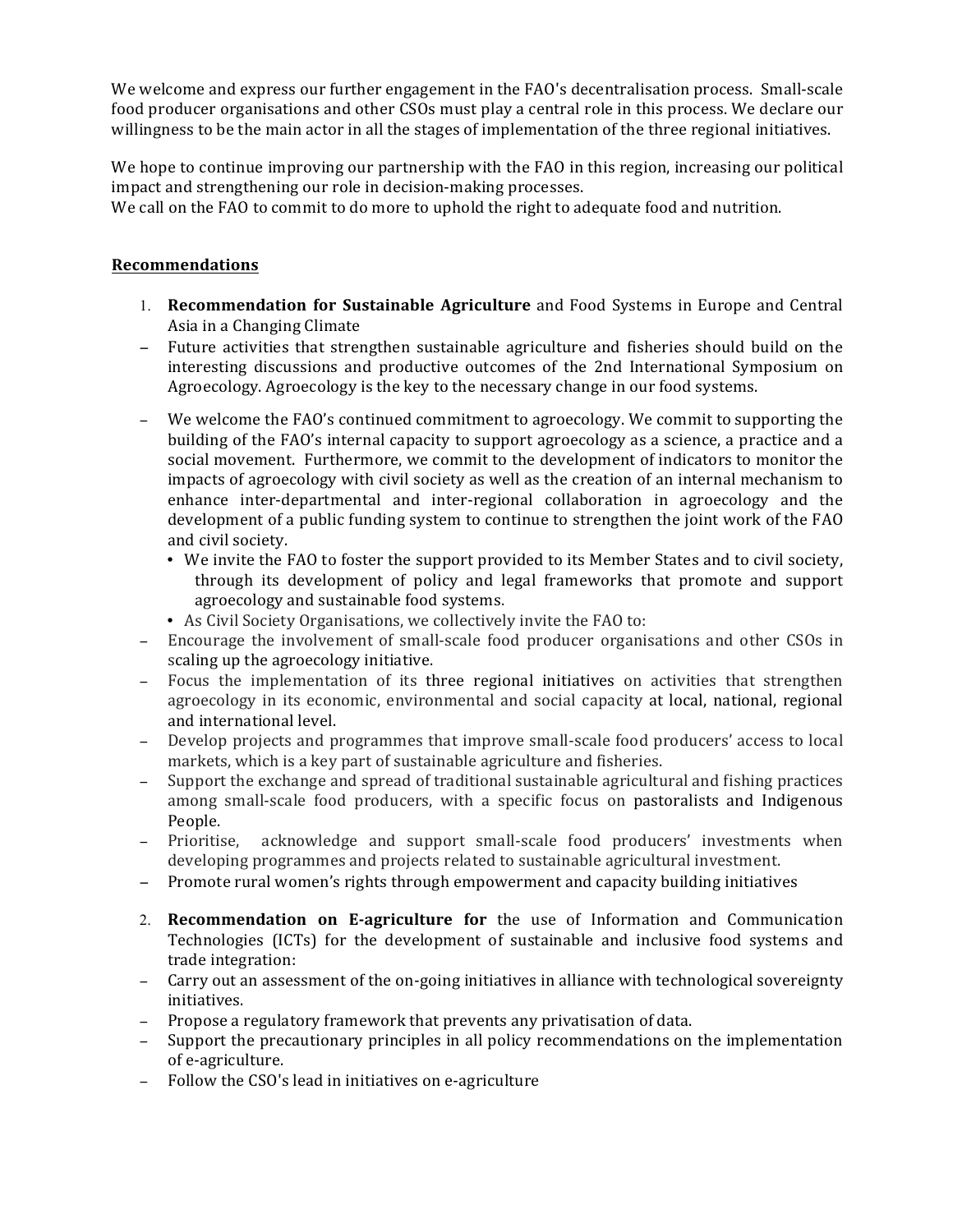### **The CSOs Recommendations to the FAO:**

- − Make all relevant documents available and support the translation of the most relevant documents into different national languages.
- − Facilitate exchanges between food producers.
- − Facilitate exchanges between food producers and consumers to ensure greater food justice.
- − Support monitoring activities to uphold the right to food and nutrition, including at the relevant human rights bodies and the CFS.
- − Support CSOs in monitoring the implementation of the VGGT, SSF Guidelines and other relevant international guidelines.
- − Promote decent rural employment.
- − Actively engage with CSOs in all stages of implementation and monitoring of the regional initiatives, including their design.

## **CSOs Recommendation to States**

- Ensure that the CAP, the Common Fisheries Policy (CFP) and national food and agriculture policies adhere to human rights and subsequent policies and guidelines. Ensure that they also respect all agricultural and food workers' rights according to fundamental work rights.
- − Recognise the multidisciplinary nature of food and agriculture policies based on the human right to adequate food. States should create national and municipal/local food policy councils as well as laws that uphold the right to adequate food.
- − Support and give priority to small-scale fisheries in their direct sales. Support them become more visible in policies. Ensure and protect the rights of access of small-scale artisanal fishers to their traditional fishing grounds and ensure their interests are equally included in governance. Promote community-based fishery resource management. Validate and recognise traditional knowledge and the role of women in fisheries.
- − Protect and promote small-scale fisheries through the implementation of the International Guidelines on Securing Sustainable Small-Scale Fisheries. Small-scale fisheries have a low impact on the environment and provide high quality, nutritious food and are a means of securing thes livelihoods of local populations.
- Halt infrastructure developments, including large-scale aquaculture, port constructions, oil and gas projects and sea-bed mining, which are known to have damaging effects on the natural environment and prevent the implementation of SDG 14.
- − Phase out destructive fishing practices, including technologically advanced fish location, and stop all privatisation of fisheries resources.
- − Carry out periodical national monitoring activities that assess the implementation of standards related to the right to food, such as those that the Committee on World Food Security carries out.
- − Prioritise the involvement of rights holders over third party actors such as private sector actors, in decision-making and monitoring processes and recognise the crucial distinction between rights holders and stakeholders.
- − Implement a regulatory approach to data, based on human dignity and human rights. Work with independent small-scale technology experts who support data management sovereignty and control.
- − Implement policies through the decade of family farming that genuinely prioritise smallscale food producers, family farming, fisheries and food justice in the distribution of agroecologically produced food.
- − Reconsider the legal framework for smallholder and family farming and fisheries' activities. Promote the creation of national legal status for the promotion and support of family farming and end the criminalisation of traditional practice and food systems.
- − Support agroecology as the primary model of production, including though research and innovation that recognises the importance of food producers' knowledge.
- − Ban the use of Glyphosate and all synthetic pesticides and fertilizers that are harmful to health, land, soil and water.